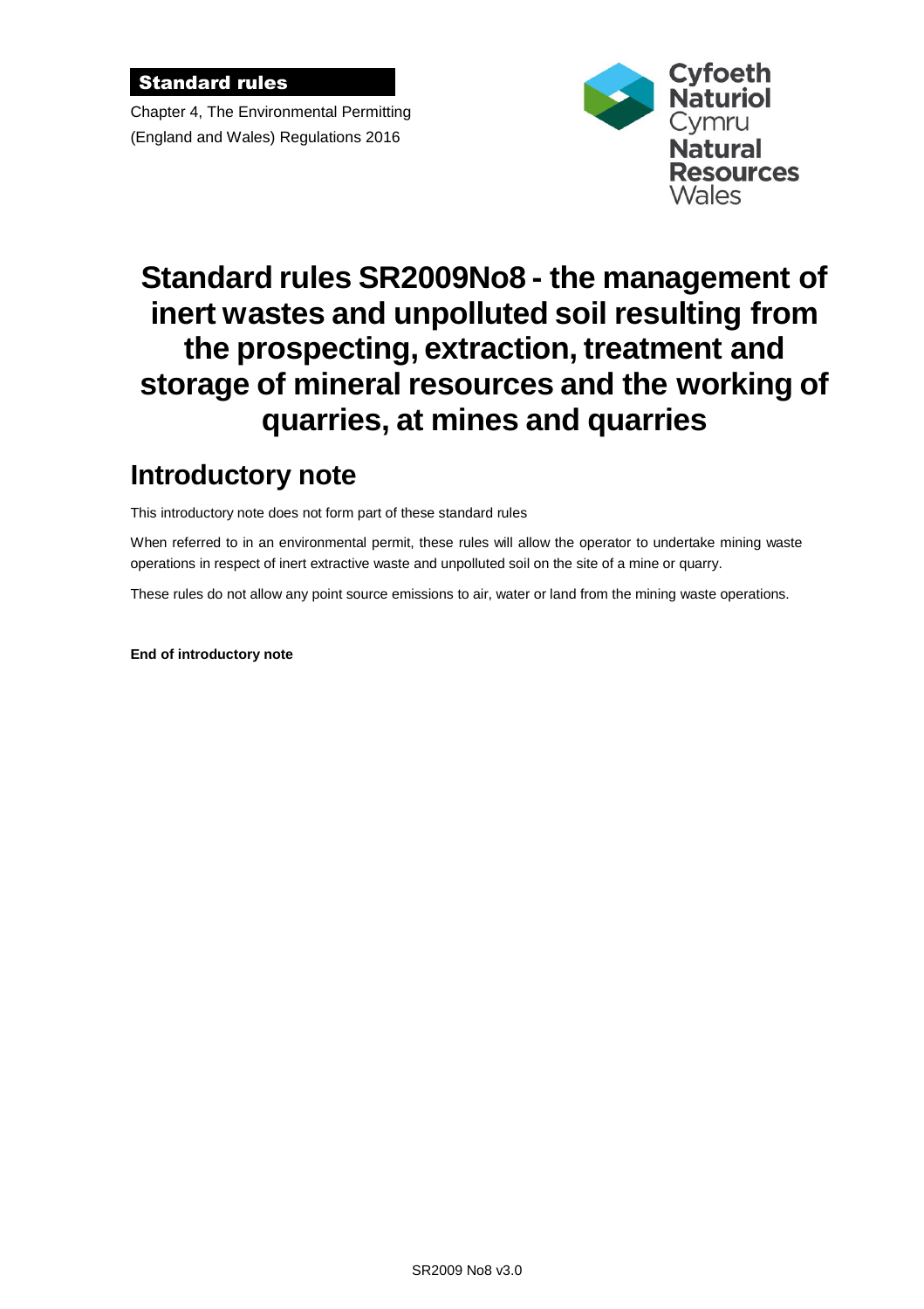## **Rules**

### **1 – Management**

### **1.1 General management**

- 1.1.1 The operator shall manage and operate the activities:
	- (a) in accordance with a written management system that identifies and minimises risks of pollution, including those arising from operations, maintenance, accidents, incidents, nonconformances, closure and those drawn to the attention of the operator as a result of complaints; and
	- (b) using sufficient competent persons and resources.
- 1.1.2 Records demonstrating compliance with rule 1.1.1 shall be maintained.
- 1.1.3 Any person having duties that are or may be affected by the matters set out in these standard rules shall have convenient access to a copy of them kept at or near the place where those duties are carried out.

# **2 – Operations**

### **2.1 Permitted activities**

2.1.1 The operator is only authorised to carry out the activities specified in table 2.1 below ("the activities").

| Table 2.1 activities                                                                                                                                                                                                                  |                                                                                        |
|---------------------------------------------------------------------------------------------------------------------------------------------------------------------------------------------------------------------------------------|----------------------------------------------------------------------------------------|
| <b>Description of activities</b>                                                                                                                                                                                                      | <b>Limits of activities</b>                                                            |
| The storage, treatment and disposal of inert<br>extractive wastes and unpolluted soil resulting<br>from the prospecting, extraction, treatment and<br>storage of mineral resources and the working of<br>quarries at a mine or quarry | Waste types shall conform to the description in the<br>approved waste management plan. |

### **2.2 Operating techniques**

- 2.2.1 The activities shall, subject to these rules, be operated in accordance with an approved waste management plan, unless otherwise agreed in writing by Natural Resources Wales.
- 2.2.2 The operator shall review the waste management plan every five years from the date of initial approval.
- 2.2.3 Where the operator proposes to make an amendment to the approved waste management plan:
	- (a) Natural Resources Wales shall be notified at least 14 days before implementing the amended waste management plan in place of the original; and
	- (b) the notification shall contain a description of the proposed amendment.

### **2.3 The site**

2.3.1 The activities shall not extend beyond the site, being the land shown edged in green on the site plan attached to the permit.

# **3 – Emissions and monitoring**

### **3.1 Emissions of substances not controlled by emission limits**

3.1.1 Emissions of substances not controlled by emission limits (excluding odour) shall not cause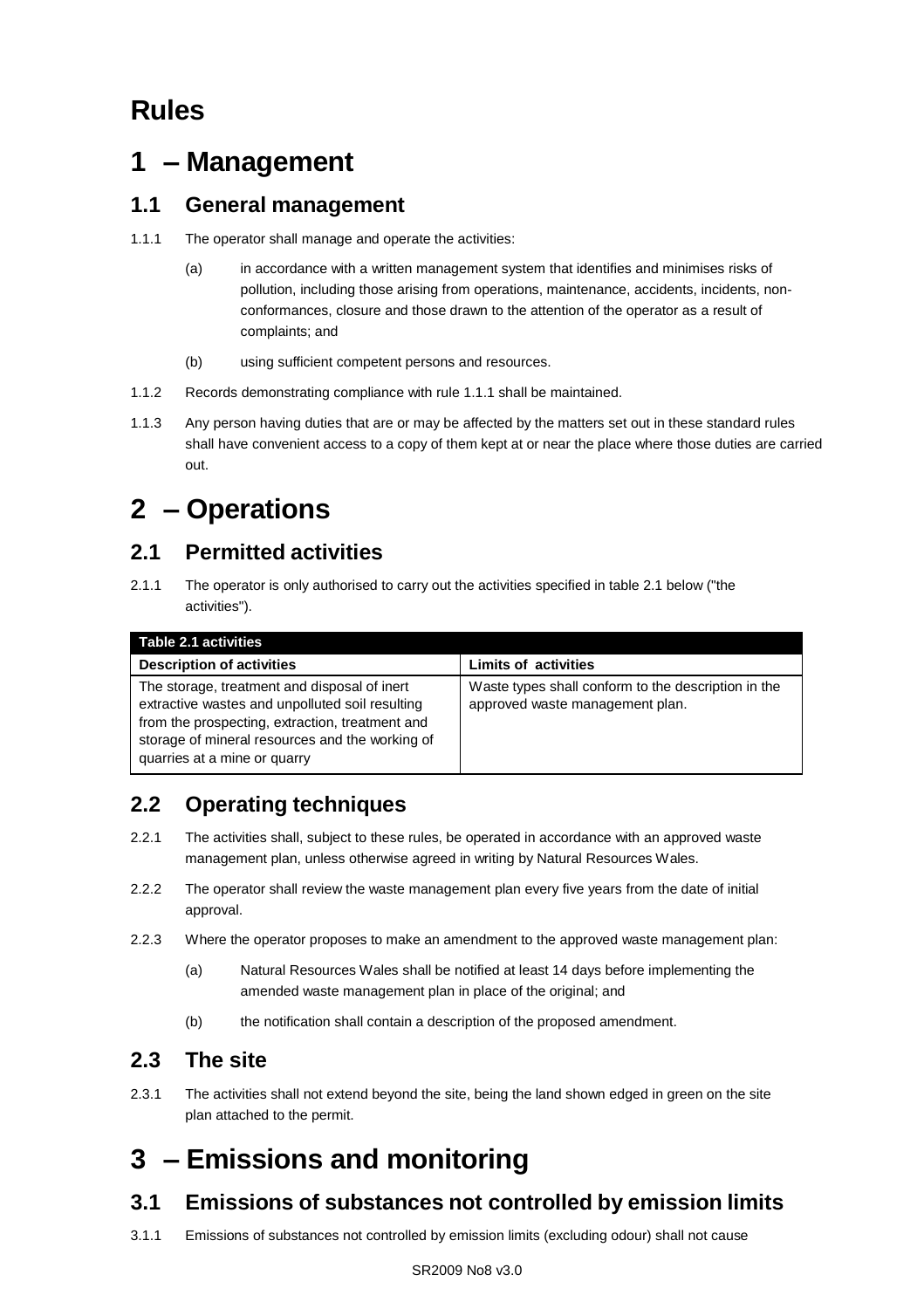pollution. The operator shall not be taken to have breached this rule if appropriate measures, including, but not limited to, those specified in any approved emissions management plan, have been taken to prevent or where that is not practicable, to minimise, those emissions.

- 3.1.2 The operator shall:
	- (a) if notified by Natural Resources Wales that the activities are giving rise to pollution, submit to Natural Resources Wales for approval within the period specified, an emissions management plan;
	- (b) implement the approved emissions management plan, from the date of approval, unless otherwise agreed in writing by Natural Resources Wales.
- 3.1.3 All liquids in containers, whose emission to water or land could cause pollution, shall be provided with secondary containment, unless the operator has used other appropriate measures to prevent or where that is not practicable, to minimise, leakage and spillage from the primary container.

### **3.2 Noise and vibration**

- 3.2.1 Emissions from the activities shall be free from noise and vibration at levels likely to cause pollution outside the site, as perceived by an authorised officer of Natural Resources Wales, unless the operator has used appropriate measures, including, but not limited to, those specified in any approved noise and vibration management plan, to prevent or where that is not practicable, to minimise, the noise and vibration.
- 3.2.2 The operator shall:
	- (a) if notified by Natural Resources Wales that the activities are giving rise to pollution outside the site due to noise and vibration, submit to Natural Resources Wales for approval within the period specified, a noise and vibration management plan;
	- (b) implement the approved noise and vibration management plan, from the date of approval, unless otherwise agreed in writing by Natural Resources Wales.

### **3.3 Monitoring**

- 3.3.1 The operator shall undertake the monitoring specified in the approved waste management plan.
- 3.3.2 The operator shall maintain records of all monitoring required by these standard rules.

### **4 – Information**

### **4.1 Records**

- 4.1.1 All records required to be made by these standard rules shall:
	- (a) be legible;
	- (b) be made as soon as reasonably practicable; and
	- (c) if amended, be amended in such a way that the original and any subsequent amendments remain legible or are capable of retrieval; and
	- (d) be retained, unless otherwise agreed by Natural Resources Wales, for at least 6 years from the date when the records were made, or in the case of the following records until permit surrender:
		- (i) off-site environmental effects; and
		- (ii) matters which affect the condition of land and groundwater.
- 4.1.2 The operator shall keep on site all records, plans and the management system required to be maintained by these standard rules, unless otherwise agreed in writing by Natural Resources Wales.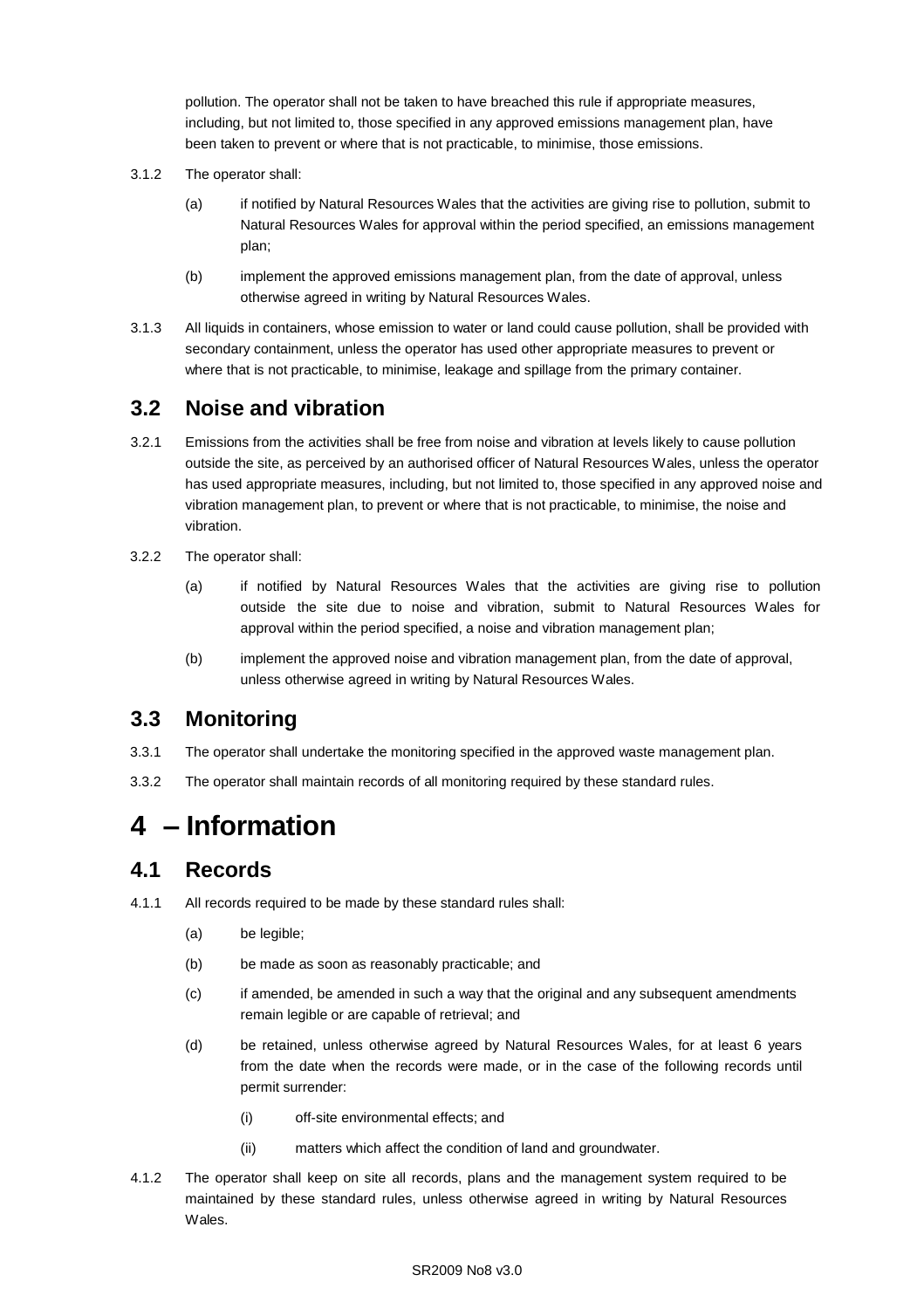### **4.2 Reporting**

4.2.1 The operator shall send all reports and notifications required by these standard rules to Natural Resources Wales using the contact details supplied in writing by Natural Resources Wales.

### **4.3 Notifications**

- 4.3.1 Natural Resources Wales shall be notified without delay following the detection of:
	- (a) any malfunction, breakdown or failure of equipment or techniques, accident or emission of a substance not controlled by an emission limit which has caused, is causing or may cause significant pollution; or
	- (b) any significant adverse environmental effects.
- 4.3.2 Written confirmation of actual or potential pollution incidents and breaches of emission limits shall be submitted within 24 hours.
- 4.3.3 Natural Resources Wales shall be notified within 14 days of the occurrence of the following matters except where such disclosure is prohibited by Stock Exchange rules:
	- a) Where the operator is a registered company:
		- any change in the operator's trading name, registered name or registered office address; and
		- any steps taken with a view to the operator going into administration, entering into a company voluntary arrangement or being wound up.
	- b) Where the operator is a corporate body other than a registered company:
		- any change in the operator's name or address; and
		- any steps taken with a view to the dissolution of the operator.
	- c) In any other case:
		- the death of any of the named operators (where the operator consists of more than one named individual);
		- any change in the operator's name(s) or address(es); and
		- any steps taken with a view to the operator, or any one of them, going into bankruptcy, entering into a composition or arrangement with creditors, or, in the case them being in a partnership, dissolving the partnership.

#### **4.4 Interpretation**

- 4.4.1 In these standard rules the expressions listed below shall have the meaning given.
- 4.4.2 In these standard rules references to reports and notifications mean written reports and notifications, except when reference is being made to notification being made "without delay", in which case it may be provided by telephone.

*"approved waste management plan"* means a plan of the type described in Article 5(1) of Directive 2006/21/EC of the European Parliament and of the Council of 15 March 2006 on the management of waste from extractive industries and amending Directive 2004/35/EC, approved as part of the grant or variation of an environmental permit and as revised from time to time.

*"authorised officer*" means any person authorised by Natural Resources Wales under section 108(1) of The Environment Act 1995 to exercise, in accordance with the terms of any such authorisation, any power specified in Section 108(4) of that Act*.*

*"emissions of substances not controlled by emission limits"* means emissions of substances to air, water or land from the activities, either from emission points specified in these standard rules or from other localised or diffuse sources, which are not controlled by an emission limit.

SR2009 No8 v3.0